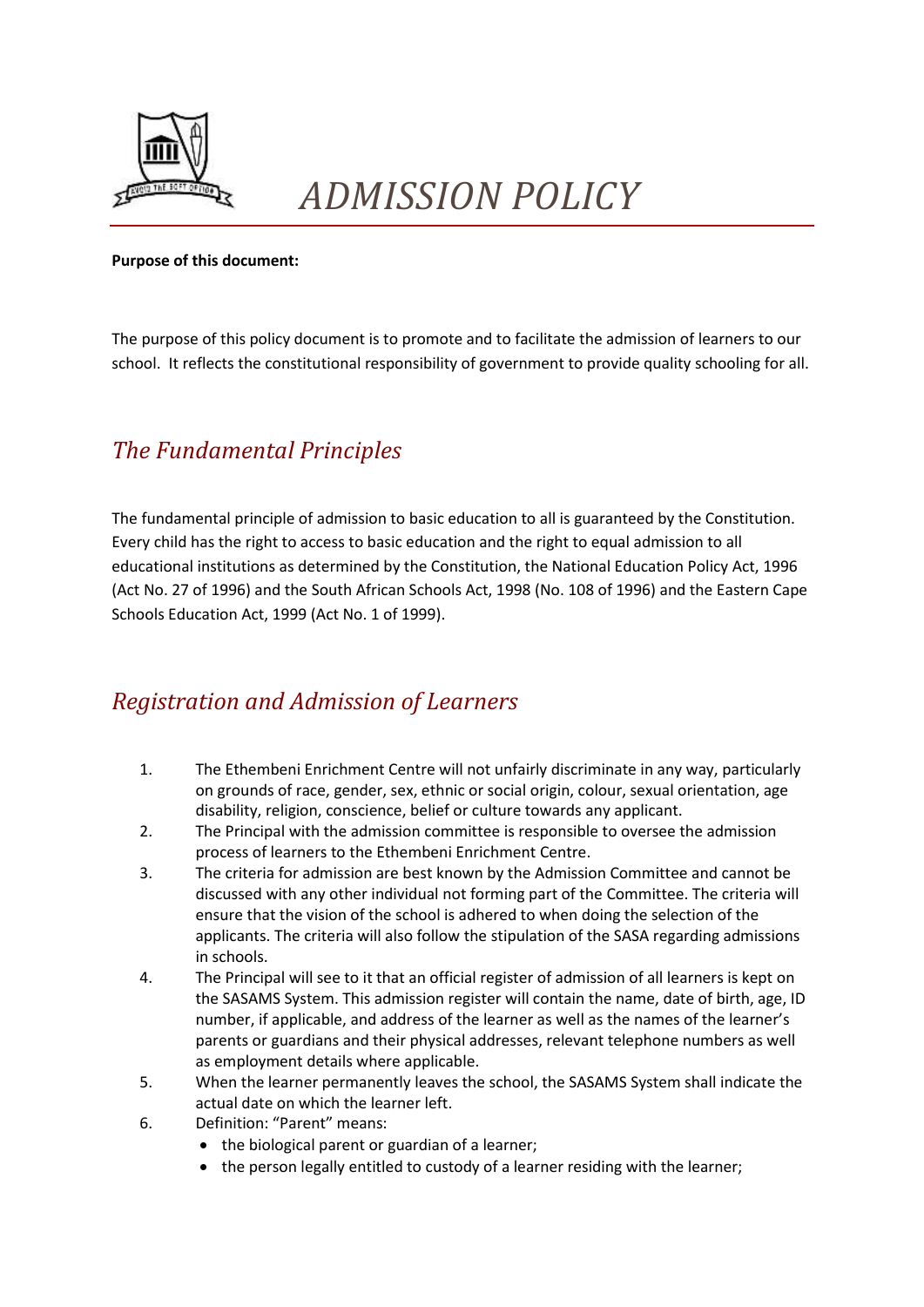- the person who undertakes to fulfill the obligations of a person referred to in the above two statements.
- 7. Upon application for registration, the parent or guardian will be supplied with an application form for admission. **All Parents will be informed that we are a Quintile 4 School and that we are charging school fees.** Copies of the admission policy, the current fee policy and the learners' code of conduct will be available for parents to read when they visit the school to get an application form. It will be communicated to the parent that the fetching of an application form does not mean the learner is accepted. Admission and registration can only take place once the form is returned to the school with the required documentation. The parent will also be informed that English is the medium of instruction and that at present all learners do IsiXhosa Home Language as a subject. Due to limited space the number of learners accepted each year will be dependent on the capacity of the school.
- 8. Therefore, not all applications will be successful. All applications will be treated fairly and only the required number will be accommodated in Grade 8 for a particular year. Space in Grade 9 – Grade 10 will only be available if some of our present Learners decide to leave the school. This will only be known to the SMT at the end of November of each year. **No application forms will be handed out for Grade 9 – Grade 12.**
- 9. All applications for learners should be accompanied by the following documentation:
	- a. Certified copy of the birth certificate or identity document (The statistical norm per Grade in January of each year is the Grade number  $+5\frac{1}{2}$ , for example Grade  $8 + 5\frac{1}{2} =$ 13½);
	- b. The learner's most recent report if he/she is enrolling for the first time at our school;
- 10. Upon registration, the parent / guardian must indicate clearly who is taking responsibility for the learner and who will be responsible for the payment of school fees. An agreement from the payer must be provided if the person completing the application will not be the one responsible for payment of the school fees.
- 11. Should any required documentation not be available, a learner should be admitted to the school on a conditional basis and the parent / guardian should be advised of the necessary procedures to follow. The parents must ensure that the admission of the learner is finalized within one month of conditional admission.
- 12. A learner who has come from another school must provide the new school with the transfer form and latest school report from the previous school. This should be handed in within the first five days of the new school year at the latest unless the principal agrees that the parent need not submit such a form.
- 13. "Feeder zone or feeder area": Definition If a suitable school (providing the necessary grade and language of learning) is nearer to a learner's home where he/she is permanently residing with the parent at the given address or parent's place of employment than any other suitable school, using the shortest route by road in each case, that learner qualifies to attend the nearer school.
- 14. Learners would be admitted to the Ethembeni Enrichment Centre in the following order of preference on condition that application was made before the end of the Second Term:
	- Learners whose parents reside within the feeder area of the school. The Learner should reside permanently at that same address.
	- Learners with brothers and sisters already at the school will be given first preference;
	- Learners whose parents work within the feeder area of the school will receive second preference;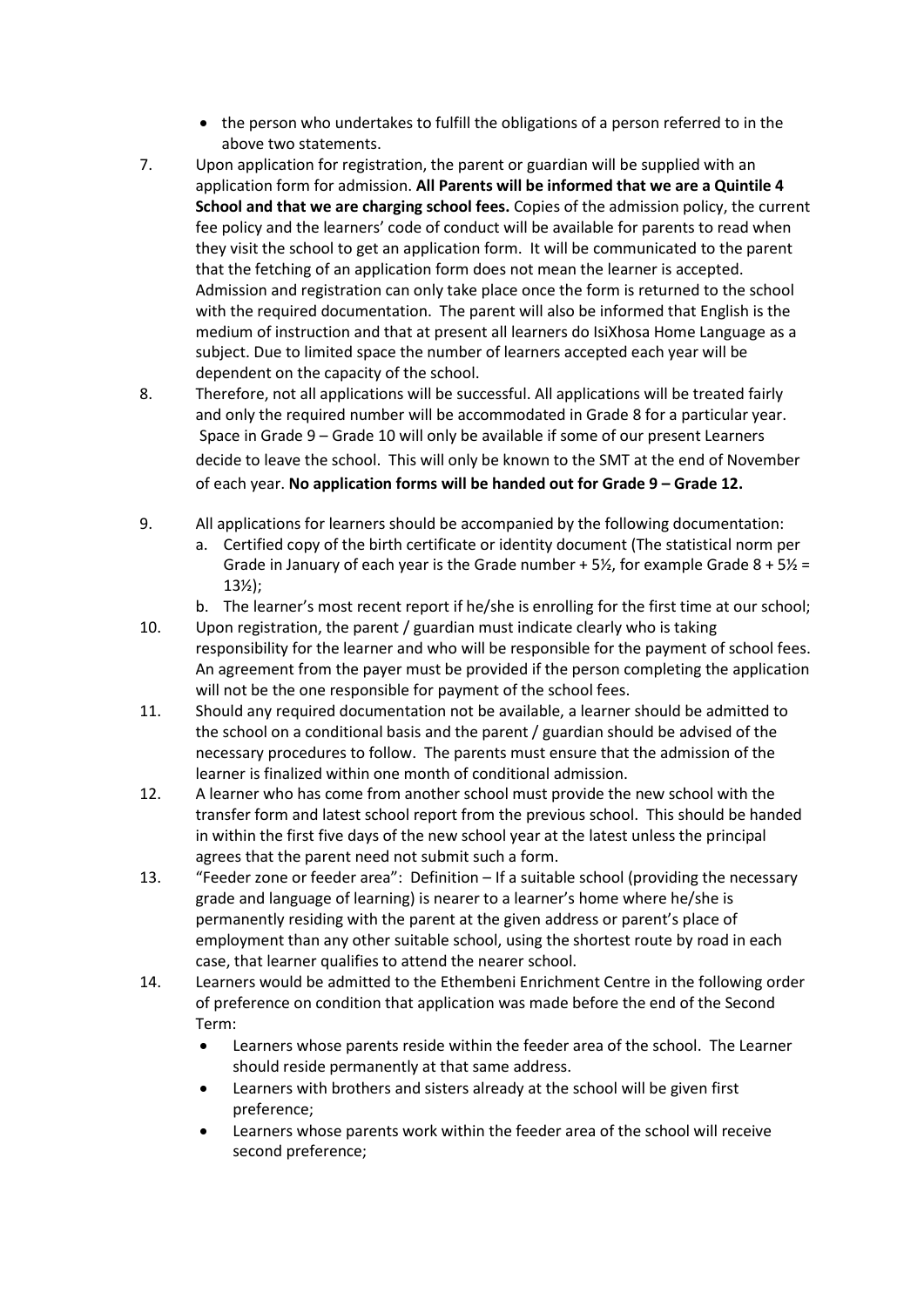- Due consideration will be given to learners who show good academic, cultural, sport, leadership and behavioral qualities.
- Parents who are permanently employed will be given due consideration.
- Parents who are on transfer from outside the greater metropolitan area of Port Elizabeth may complete an application form. The same norms and standards of admission will apply.

**NB : All of the above will be considered provided the applicants meet the school's requirements and criteria. Proof must also be provided.**

- 15. No admission / entrance test will be written.
- 16. Admission forms for Grade 8 will be available from **April of each financial year** with a return date for the completed forms by no later than **end May** of the same year**.** On receipt of the completed admission form, the form will be checked for accuracy. **Should the relevant documents not be supplied or the form be completed incorrectly, the application will not be processed.**

The application will only be accepted if accompanied by the following documents:

- Passport/Identity PHOTOGRAPH of the learner;
- Official BIRTH CERTIFICATE of learner (unabridged if available);
- Latest school REPORT;
- Certified copies of BOTH PARENTS' Identity documents;
- Certified copies of Identity document of ACCOUNT PAYER (if not one of the parents);
- Certified copy of proof of home address where the applicant resides;
- Certified copies of proof of income of both parents/ guardian;
- Valid residence/study permit as stipulated by South African Home Affairs in accordance with the terms of the Aliens Control Act 96 of 1991.

**N.B**. No Photostat copies will be made at the school office and **no late submission of forms will be accepted.** 

The current school where the learner is a pupil will be contacted to verify academic achievement, sporting achievements, behavior and family conduct.

Once all the above issues have been considered and the application has met all the admission criteria, the parent of the applicant will be contacted to confirm the applicant's acceptance as a learner at Ethembeni Enrichment Centre by no later than first week in June of that year as required by the Department.

Due to lack of space, Ethembeni can only accommodate a limited number of applicants and therefore parents would be advised to apply to other schools as well as there is no guarantee that their application will be successful.

Upon informing the parents whose applications have been successful, the parents have only a week (5 working days) to pay the admission fee of R2000 which will also form part of the School fees for the following year.